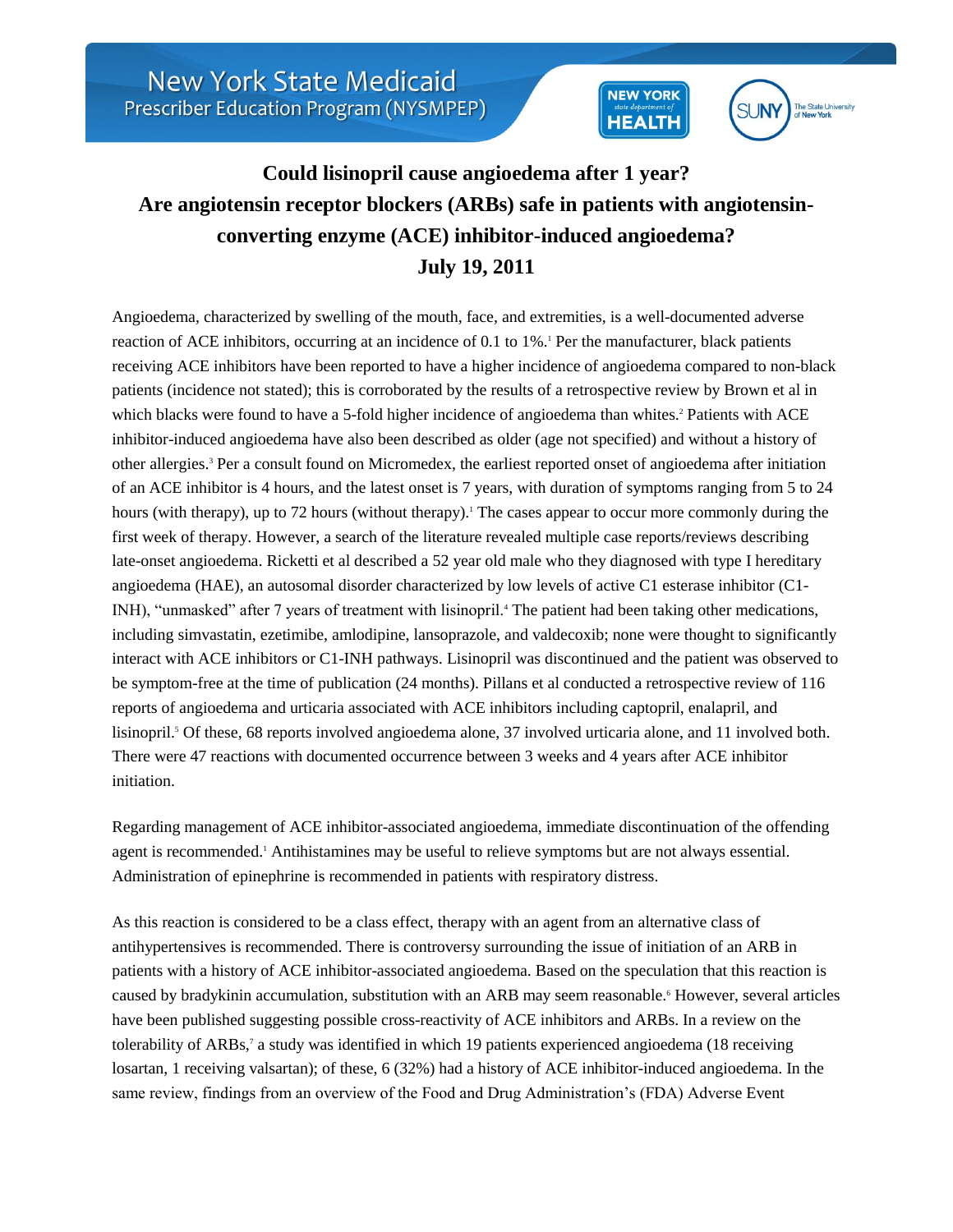## **New York State Medicaid** Prescriber Education Program (NYSMPEP)





Reportings System (AERS) revealed a total of 851 and 6642 cases of angioedema reported, attributed to ARBs and ACE inhibitors, respectively, indicating that angioedema is more commonly seen with use of ACE inhibitors. The number of patients experiencing cross-reactivity was not reported. Of note, a case series and clinical study of safe substitution of an ARB in patients with confirmed ACE inhibitor-induced angioedema were also described in this review.

More recently, Haymore et al conducted a meta-analysis assessing the risk of angioedema associated with ARB use in patients with ACE inhibitor-induced angioedema.<sup>8</sup> The study included 1 randomized controlled trial and 2 retrospective cohorts describing confirmed and suspected cases of angioedema. The risk of developing confirmed angioedema associated with an ARB in these patients was determined to be 3.5% (95% CI: 0 to 9.2%). For suspected cases, the risk was determined to be 9.4% (95% CI: 1.6 to 17%). The results of this study were updated in a letter by the investigators,<sup>9</sup> in which they combined data from the Telmisartan Randomised AssessmeNt Study in ACE iNtolerant subjects with cardiovascular disease (TRANSCEND) trial.<sup>10</sup> Including this data, the risk for developing angioedema with ARB use was determined to be 1.5% for confirmed cases (95% CI: 0 to 5.1%) and 2.5% for suspected cases (95% CI: 0 to 6.6%). The authors concluded that there is a risk for development of angioedema with ARB use in patients with history ACE inhibitor-associated angioedema, but the incidence is low.9

In summary, while usage of an alternative class of antihypertensives is advised in patients with suspected ACE inhibitor-associated angioedema, ARBs should be used with caution.

## References:

- 1. Micromedex® Healthcare Series [Internet database]. Greenwood Village, Colo: Thomson Healthcare. Updated periodically.
- 2. Brown NJ, Ray WA, Snowden M, Griffin MR. Black Americans have an increased rate of angiotensin converting enzyme inhibitor-associated angioedema. *Clin Pharmacol Ther*. 1996;60(1):8-13.
- 3. Bingham CO. An overview of angioedema: Clinical features, diagnosis, and management. In: *UpToDate*, Feldweg AM (Ed), *UpToDate*, Waltham, MA, 2011.
- 4. Ricketti AJ, Cleri DJ, Ramos-Bonner LS, Vernaleo JR. Hereditary angioedema presenting in late middle age after angiotensin-converting enzyme inhibitor treatment. *Ann Allergy Asthma Immunol*. 2007;98(4):397-401.
- 5. Pillans PI, Coulter DM, Black P. Angioedema and urticaria with angiotensin converting enzyme inhibitors. *Eur J Clin Pharmacol*. 1996;51(2):123-126.
- 6. Gavras I, Gavras H. Are patients who develop angioedema with ACE inhibition at risk of the same problem with AT1 receptor blockers? *Arch Intern Med*. 2003;163(2):240-241.
- 7. Tolerability and quality of life in ARB-treated patients. *Am J Manag Care*. 2005;11(13 Suppl):S392-S394.
- 8. Haymore BR, Yoon J, Mikita CP, Klote MM, DeZee KJ. Risk of angioedema with angiotensin receptor blockers in patients with prior angioedema associated with angiotensin-converting enzyme inhibitors: a metaanalysis. *Ann Allergy Asthma Immunol*. 2008;101(5):495-499.